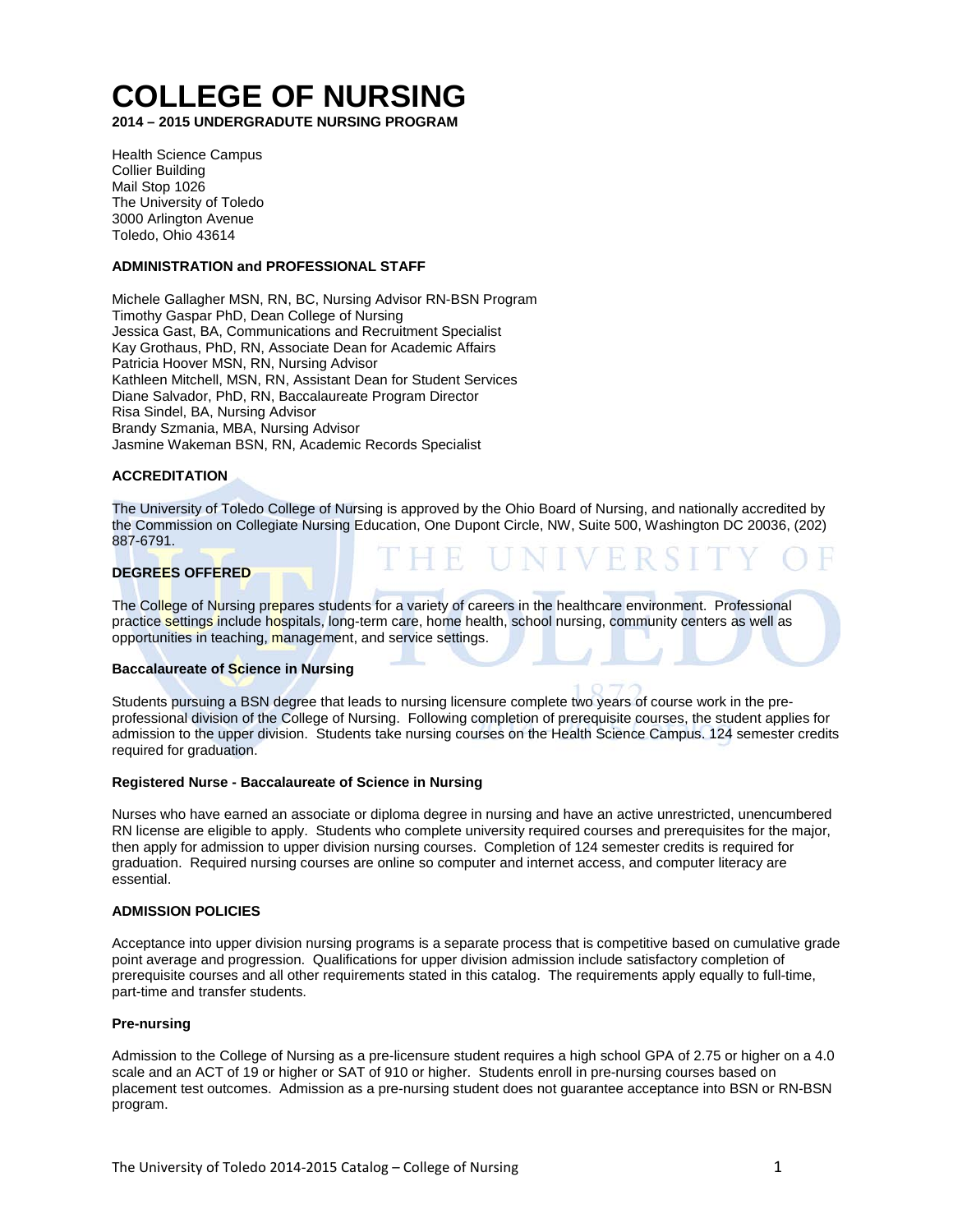## **Baccalaureate Program**

Admission to the upper division professional nursing program is competitive based on a minimum cumulative GPA of 3.0 on a 4.0 scale and completion of all prerequisite courses with a grade of "C" or higher. Academic progression may be considered. Because the number of seats available for starting upper division study each semester is limited; students are encouraged to maintain a cumulative GPA above 3.0.

Applications for the nursing major are submitted through a centralized application service (Nursing CAS). Nursing advisors will assist students to determine semester for application to the major. Prerequisite courses must be completed prior to beginning nursing major. *Application deadlines subject to change: please check with nursing advisors.*

Application to the major will include the higher education cumulative GPA without benefit of grade deletion. This means that a GPA will include the first grade earned for the course as well as the grade earned for a repeated course. *This will affect students applying to the major Summer 2016.*

# **RN-BSN Program**

Registered nurses who graduated from an accredited associate or diploma nursing program who have an active, unrestricted, unencumbered professional licensure to practice nursing may enroll in the College of Nursing to earn a baccalaureate degree. RN graduates from diploma or non-accredited nursing programs are required to submit a portfolio for application to the nursing major. Students complete university core courses and nursing prerequisites, and then apply for admission to the upper division program through a centralized application service (Nursing CAS). A minimum cumulative GPA of 2.5 on a 4.0 scale and grades of "C" or higher in all course work is required. Transfer credit evaluation determines the number of credits needed to meet the graduation requirement. A minimum of 32 hours must be taken at the 3000 to 4000 levels. A minimum of 30 hours must be taken in the major.

Applications are submitted through Nursing CAS, and by completing a nursing supplemental application through the College of Nursing. Applications are not processed if missing transcripts that document completion of prerequisite courses are missing. Nursing advisors will assist students to determine semester for application to the major. *Application deadlines subject to change: please check with nursing advisors.*

# **Transfer Students**

Credit earned at other institutions may apply toward a degree in the College of Nursing. To be eligible for transfer, pre-licensure students need to have earned a minimum cumulative GPA of 2.75 on a 4.0 scale. To be eligible for transfer, nurses with an active unrestricted, unencumbered RN license need to have earned a minimum cumulative GPA or 2.5 on a 4.0 scale. Achieving the minimum GPA does not guarantee placement into nursing courses.

Students with transfer credit are expected to fulfill all University and College of Nursing requirements for a degree as specified in the catalog for the year in which they are admitted to the University. Not all credit that transfers to The University of Toledo will apply toward a degree in the College of Nursing.

Transferability of previously completed nursing courses is determined by the College of Nursing after the student submits official transcripts from all colleges and universities attended. In most cases, the student is expected to provide the Baccalaureate Program Director with syllabi, course packs or workbooks for assessment of congruence with College of Nursing courses. Evaluation must be completed before matriculation into the major and is applicable only for the semester offered admission.

Students who transfer from other institutions must take at least 30 semester hours at The University of Toledo; transfer into the College of Nursing may require more than 30 semester hours of work in the major, regardless of the number of hours transferred. Official transcripts of records from all schools previously attended must be on file with the University of Toledo before the student will be permitted to register.

*Transferology* is a multi-state transfer information system which shows course equivalencies between public and private colleges and universities.

# **Change of College**

Students wishing to apply to the pre-licensure program must be in good standing with a cumulative GPA of 2.75 and 12 graded semester hours. Students wishing to apply to the RN-BSN program must be in good academic standing with a cumulative GPA of 2.5 and 12 graded semester hours. Students should make an appointment with a nursing adviser to discuss transfer requirements and have an academic record review. All college requirements, including core requirements, prerequisites, and minimum cumulative grade point average must be fulfilled as specified in the catalog year for the semester in which the student changes into the College of Nursing.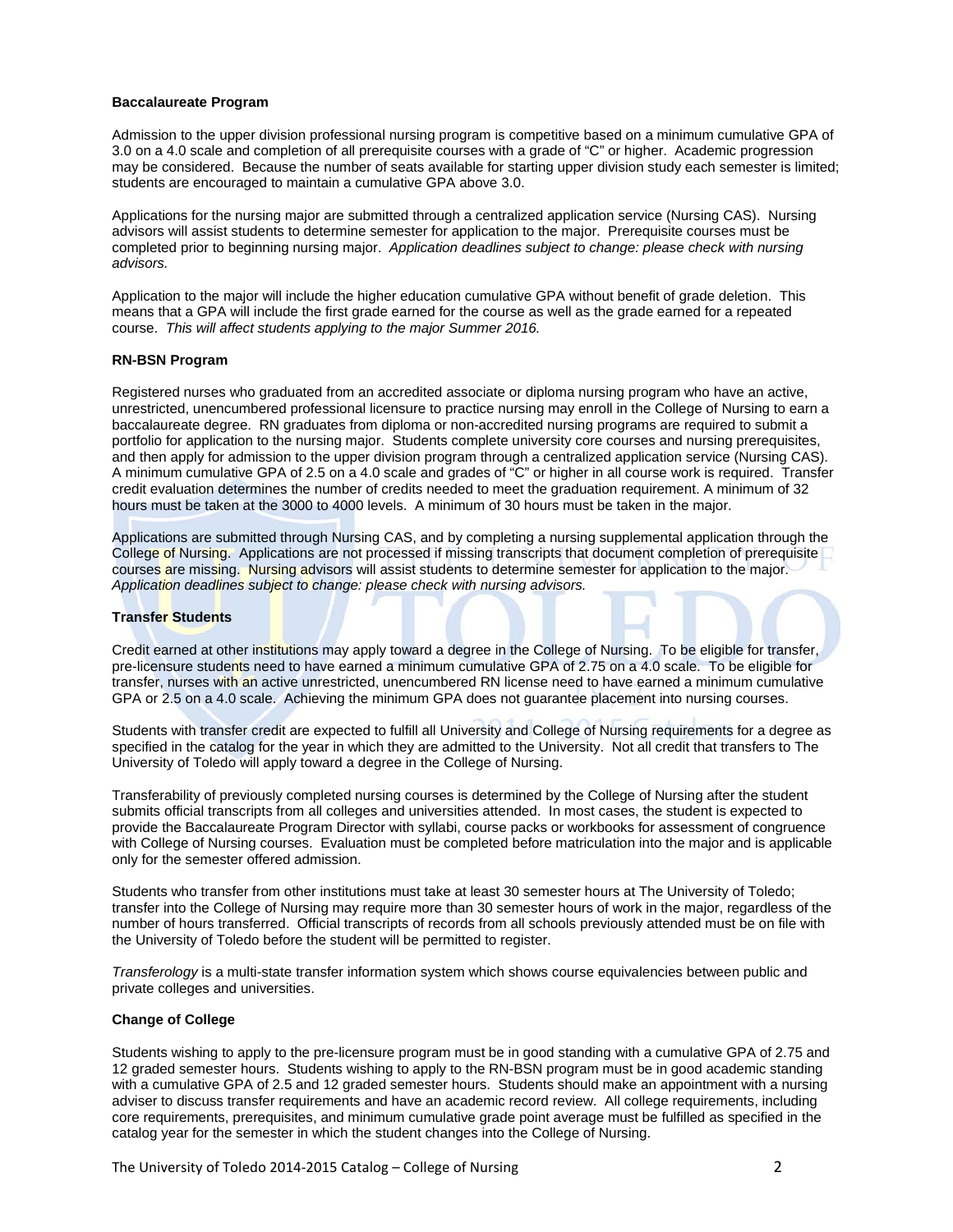## **Readmission of Former College of Nursing Students**

Students who discontinue or withdraw from nursing courses must reapply for admission to the major. A student may be readmitted only one time after a withdrawal. Students with a course failure and a withdrawal, or two course failures, are not eligible for readmission into the BSN or RN-BSN programs. Students dismissed from the nursing program are not eligible for readmission to the nursing major.

Students who readmit must comply with existing university and CON requirements at the time of readmission. Absence of one academic year for any reason may require auditing previously passed nursing courses and satisfactory performance of skills to assure current clinical competency.

## **TECHNICAL STANDARDS**

All students applying to the College of Nursing are held to the same admission standards regardless of disability status. At the post-secondary level, students must be considered "otherwise qualified student", therefore, it is important for students to review the technical standards to determine one's ability to meet program standards with or without academic accommodation adjustments.

The core performance standards are intended to constitute an objective measure of:

1. A qualified applicant's ability with or without accommodations to meet the program performance requirements.

**THE REAL PROPERTY** 

2. Accommodations required by a matriculated student who seeks accommodations under the ADA.

Applicants and students with disabilities seeking accommodations under the ADA, as amended, are referred to the Department of Education Office for Civil Rights document titled, *Students with Disabilities Preparing for Postsecondary Education: Know Your Rights and Responsibilities* (US Department of Education. September 2007)

| <b>Requirements</b>               | <b>Standards</b>                                                                                                                                       | <b>Examples</b>                                                                                                                                                                                                            |
|-----------------------------------|--------------------------------------------------------------------------------------------------------------------------------------------------------|----------------------------------------------------------------------------------------------------------------------------------------------------------------------------------------------------------------------------|
| Critical thinking                 | Critical thinking ability for effective clinical<br>reasoning and clinical judgment consistent<br>with level of educational preparation<br>$2014 - 20$ | Identification of cause/effect<br>relationships in clinical<br>situations<br>Use of the scientific method<br>in the development of<br>patient care plans<br>Evaluation of the<br>effectiveness of nursing<br>interventions |
| <b>Professional Relationships</b> | Interpersonal skills sufficient for<br>professional interactions with a diverse<br>population of individuals, families and<br>groups                   | Establishment of rapport<br>with patients/clients and<br>colleagues<br>Capacity to engage in<br>successful conflict<br>resolution<br>Peer accountability                                                                   |
| Communication                     | Communication adeptness sufficient for<br>verbal and written professional interactions                                                                 | <b>Explanation of treatment</b><br>procedures, initiation of<br>health teaching.<br>Documentation and<br>interpretation of nursing<br>actions and patient/client<br>responses                                              |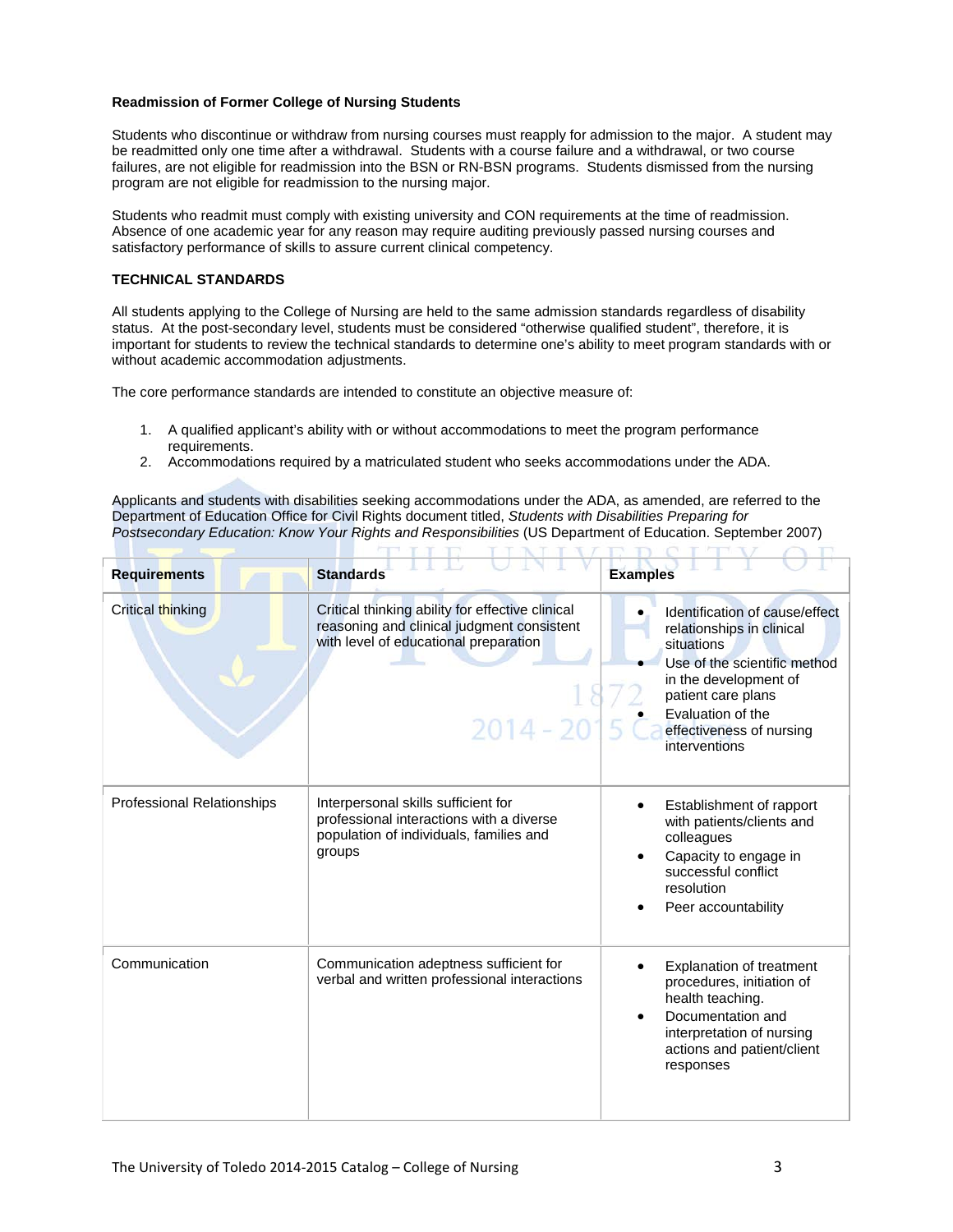| Mobility             | Physical abilities sufficient for movement<br>from room to room and in small spaces     | Movement about patient's<br>room, work spaces and<br>treatment areas<br>Administration of rescue<br>procedures-<br>cardiopulmonary<br>resuscitation |
|----------------------|-----------------------------------------------------------------------------------------|-----------------------------------------------------------------------------------------------------------------------------------------------------|
| Motor skills         | Gross and fine motor abilities sufficient for<br>providing safe, effective nursing care | Calibration and use of<br>equipment<br>Therapeutic positioning of<br>patients                                                                       |
| Hearing              | Auditory ability sufficient for monitoring and<br>assessing health needs                | Ability to hear monitoring<br>device alarm and other<br>emergency signals<br>Ability to discern<br>auscultatory sounds and<br>cries for help        |
| Visual               | Visual ability sufficient for observation and<br>assessment necessary in patient care   | Ability to observe patient's<br>condition and responses to<br>treatments                                                                            |
| <b>Tactile Sense</b> | Tactile ability sufficient for physical<br>assessment                                   | Ability to palpitate in<br>physical examinations and<br>various therapeutic<br>interventions                                                        |

Students with disabilities seeking accommodations/adjustments must register with the Office of Academic Access. It is recommended that students complete registration at least four to six weeks before the start of the semester.

References: Southern Regional Education Board. (2004). Americans with Disabilities Act: Implications for Nursing Education. Retrieved March 1, 2010 from [http://www.sreb.org/page/1390/the\\_americans\\_with\\_disabilities\\_act.html](http://www.sreb.org/page/1390/the_americans_with_disabilities_act.html)

# **MATRICULATION REQUIREMENTS**

# **BSN Program**

Students offered admission to the College of Nursing must satisfactorily complete prerequisite courses with a grade of "C" or higher, before entering the upper division nursing program.

# **RN-BSN Program**

Students offered admission to the College of Nursing must satisfactorily complete prerequisite courses with a grade of "C" or higher before entering the upper division nursing program.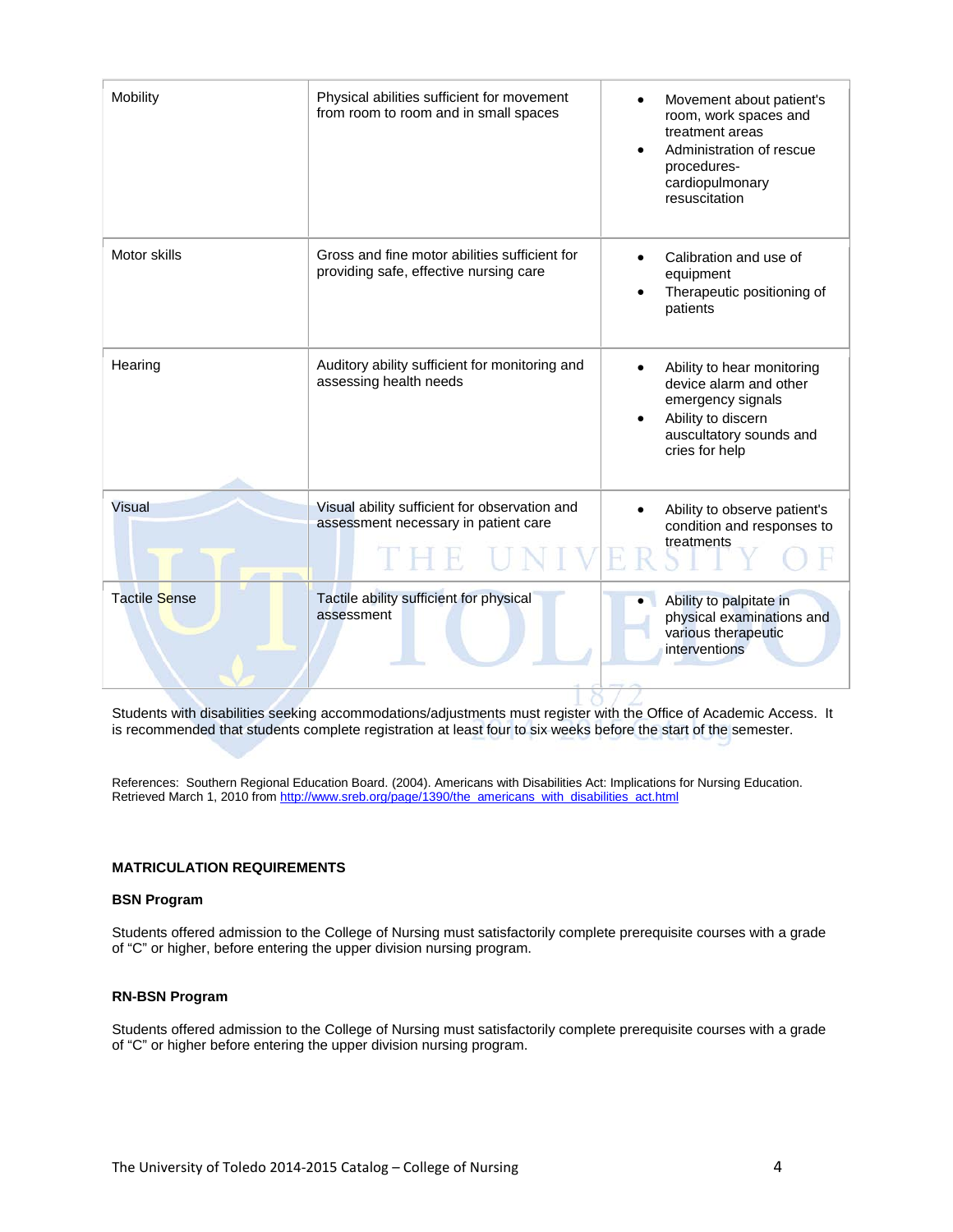# **ACADEMIC PERFORMANCE STANDARDS UPPER DIVISION NURSING**

Once admitted to the upper division, The College of Nursing defines "good academic standing" as maintaining a cumulative GPA of 2.0 or higher and achieving a GPA of at least 2.0 each semester.

A grade below "C" (2.0 on a 4.0 scale) is not considered a passing grade for the major. The course must be repeated with an earned grade of "C" or higher (a grade of C- is not acceptable).

The student is responsible for maintaining professional standards of conduct and providing safe, effective care while enrolled in the program.

Probation, suspension, and dismissal policies apply to full-time and part-time students. In all matters, the Dean's decision is final.

#### **Probation**

A pre-nursing student who fails to achieve a semester GPA of 2.0 at the end of any semester is automatically placed on probation. The student is removed from probation if the subsequent semester GPA is 2.0 or higher.

A student enrolled in nursing courses that fails a nursing course or does not maintain a cumulative GPA of 2.0 will be automatically placed on probation. The student is removed from probation when the cumulative GPA is 2.0 or higher.

A student is placed on probation for unsatisfactory clinical performance at any time during the semester. Adherence to faculty recommendations for improvement and achievement of performance standards by end of the semester is required. Inability to meet clinical expectations results in failure of the nursing course.

Students on probation enrolled in nursing courses must meet with the baccalaureate nursing program director to review program expectations, and obtain appropriate consultation as recommended,

#### **Suspension**

The College of Nursing adheres to the University of Toledo Academic Policies. Academic suspension means that a pre-nursing student is prohibited from registering at The University of Toledo for a period of at least one semester. No course work taken at any other educational institution during suspension will be accepted as transfer credit. The student may remove incompletes during the period of suspension.

Students seeking reinstatement after serving a suspension must petition for admission to the Office of Exploratory Studies.

#### **Dismissal**

Two nursing course failures results in permanent dismissal from the nursing program; this can occur by failing two courses one time each, or failing one course two times. Withdrawing from two nursing courses, either one at a time or concurrent, results in dismissal.

Administrative dismissal may occur when a student is in noncompliance with health, immunization, BCLS, background check or insurance requirements.

A student can be dismissed for violating academic honesty standards (as described in this catalog), unsafe patient care, and unprofessional conduct (patterns of behavior that are inappropriate) identified in the National Student Nurses Association Guidelines at www.nsna.org, or American Nurses Association Code of Ethics, at [www.nursingworld.org](http://www.nursingworld.org/) for the Ohio Board of Nursing Rules and Law a[t www.nursing.ohio.gov.](http://www.nursing.ohio.gov/)

Conviction of a misdemeanor or felony that prohibits licensure can result in dismissal. Violation of federal HIPAA standards are also grounds for dismissal.

Students dismissed are not eligible for readmission to the College of Nursing.

## **COLLEGE OF NURSING GRADING SCALE**

The following grading scales apply to nursing courses. The minimum acceptable grade for nursing (NURS) courses is "C". Students are required to earn a passing grade for both theory and clinical in order to pass a nursing course. Failure of either theory or clinical requires retaking the entire course.

**BSN and RN-BSN**: A (100-93), B (92-85), C (84-76), D (75-68), F (67 or below)

The University of Toledo 2014-2015 Catalog – College of Nursing 5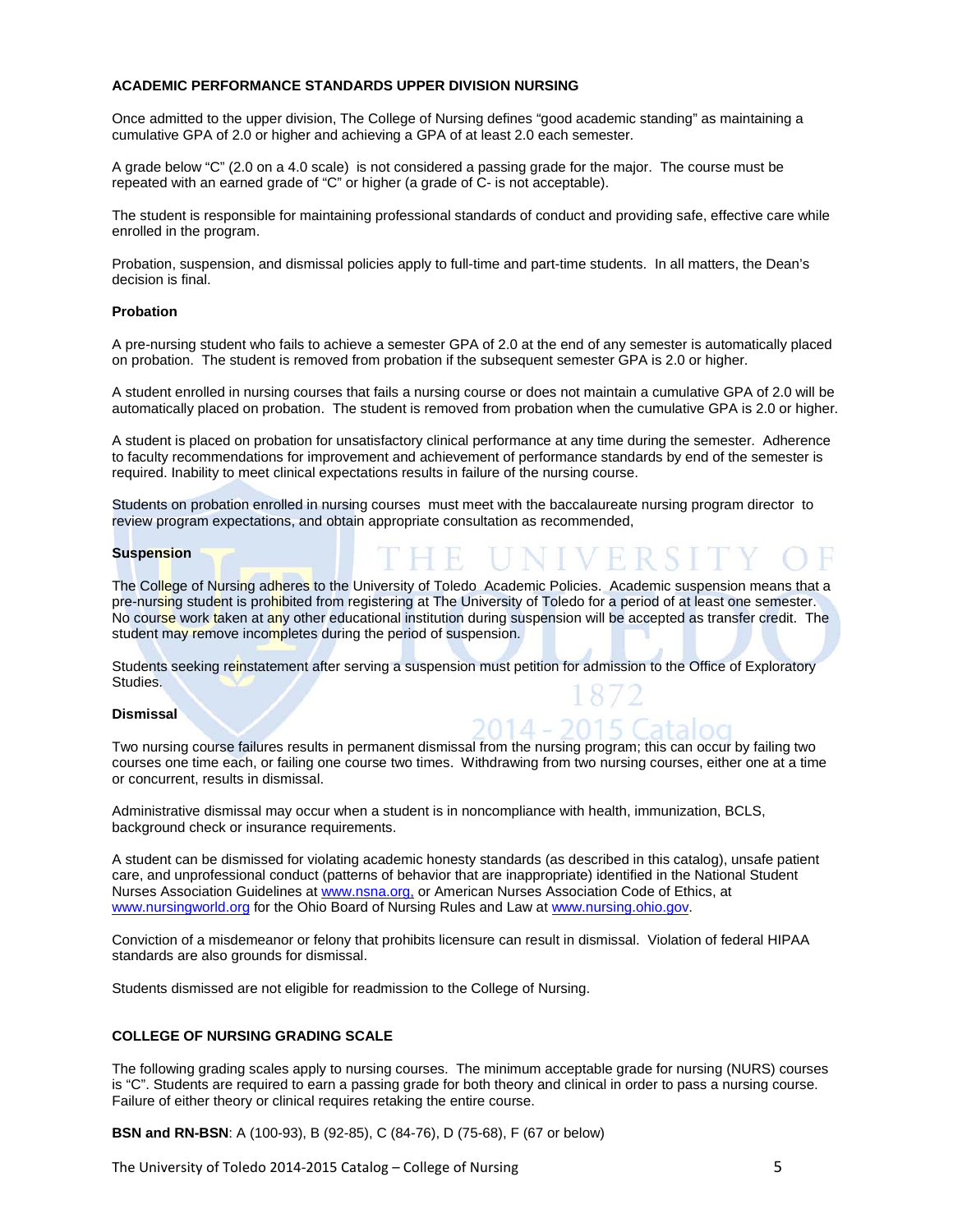# **HONORS COLLEGE**

The College of Nursing offers an honors program for eligible students as a part of the Jesup Scott Honors College. The program is competitive and limited to academically talented students. Students entering directly from high school are considered based on a review of application materials, which include a high school transcript, references, an essay, an extracurricular resume, and ACT or SAT scores. Students with an ACT composite score of 28 or higher (SAT composite of 1240 or higher) and a high school GPA of 3.75 or higher are encouraged to apply. Highly motivated students with an ACT composite of at least 25 (SAT composite of at least 1140) and a minimum high school GPA of 3.5 is also considered eligible.

In order to graduate with College of Nursing honors, a student must complete all requirements of the nursing program. Honors students complete a minimum of 33 semester hours of honors courses, with at least 10 semester hours completed in the upper division (3000 level and above). Requirements include six semester hours of Honors Readings Conference (Readings Conference I and Readings Conference II); three semester hours selected from HON 2020 (Multicultural Literatures: The North American Experience) and HON 2030 (Multicultural Literatures: The Non-European World); three semester hours of upper-division interdisciplinary seminars offered through the Honors program (HON 4950 and 4960) is recommended; honors thesis or project supervised by a faculty member in the major; and all requirements for departmental honors in nursing. Honors students must earn a minimum overall GPA of 3.3. To remain in good standing in the Honors College, a student must maintain a minimum overall GPA of 3.3.

The University of Toledo will include all course work taken at other institutions of higher education in the calculation to determine if a student will graduate with honors; no student will be awarded a level of honors above that indicated by The University of Toledo cumulative GPA. The University of Toledo requires a minimum of 30 semester hours of standard letter-graded courses in the major in order to qualify for graduation with honors.

## **STUDENT RESPONSIBILITIES**

#### **Plan of Study**

The student is responsible for registering for correct courses in their nursing plan of study each semester and for fulfilling all degree requirements.

#### **Transportation**

Students are responsible for transportation to class and clinical settings for participation in course activities. Because clinical sites are throughout Northern Ohio, and Southeastern Michigan, students are encouraged to talk with others in the assigned clinical group about carpooling.

The university provides bus transportation between Main Campus and Health Science Campus. Students can obtain schedules from the university website or the Transportation Office.

#### **Background Check**

Students are required to have a BCII and FBI background check prior to matriculation into the major. The student is responsible for processing fees; reports must be sent directly to the Undergraduate Program office. Duplicate reports from places of employment or other sources are not acceptable as report results must be current with matriculation.

#### **Clinical Agency Requirements**

Students must meet health and safety requirements based on agency, local, state and federal government mandates. Students are responsible for the cost of meeting these obligations. Documentation must be submitted at least six weeks before a semester begins.

"Fit and free for duty" statements are documented on the College of Nursing Physical and PPD form every year. The physical examination documentation cannot expire during the semester.

Proof of immunity for hepatitis B, rubella, rubeola, varicella, and mumps is required, with titers documented before beginning clinical. Students not immunized for Hepatitis B must document a negative antigen screen annually and are strongly encouraged to complete the three part immunization process. Documentation of tetanus and pertusis immunization within the past ten years is required. While polio immunization is not a requirement at the present time; students are recommended to receive the vaccine. Similarly, immunization for meningitis is prudent especially for students living in residence halls. A two-step PPD is required before starting nursing courses, followed by an annual PPD. Students with a history of positive PPD must obtain annual healthcare provider documentation of "free of active disease" statement on the College of Nursing Physical and PPD form. Students with active disease must obtain medical intervention and are limited in clinical experiences according to agency policy. HIPAA, Safety, and Diversity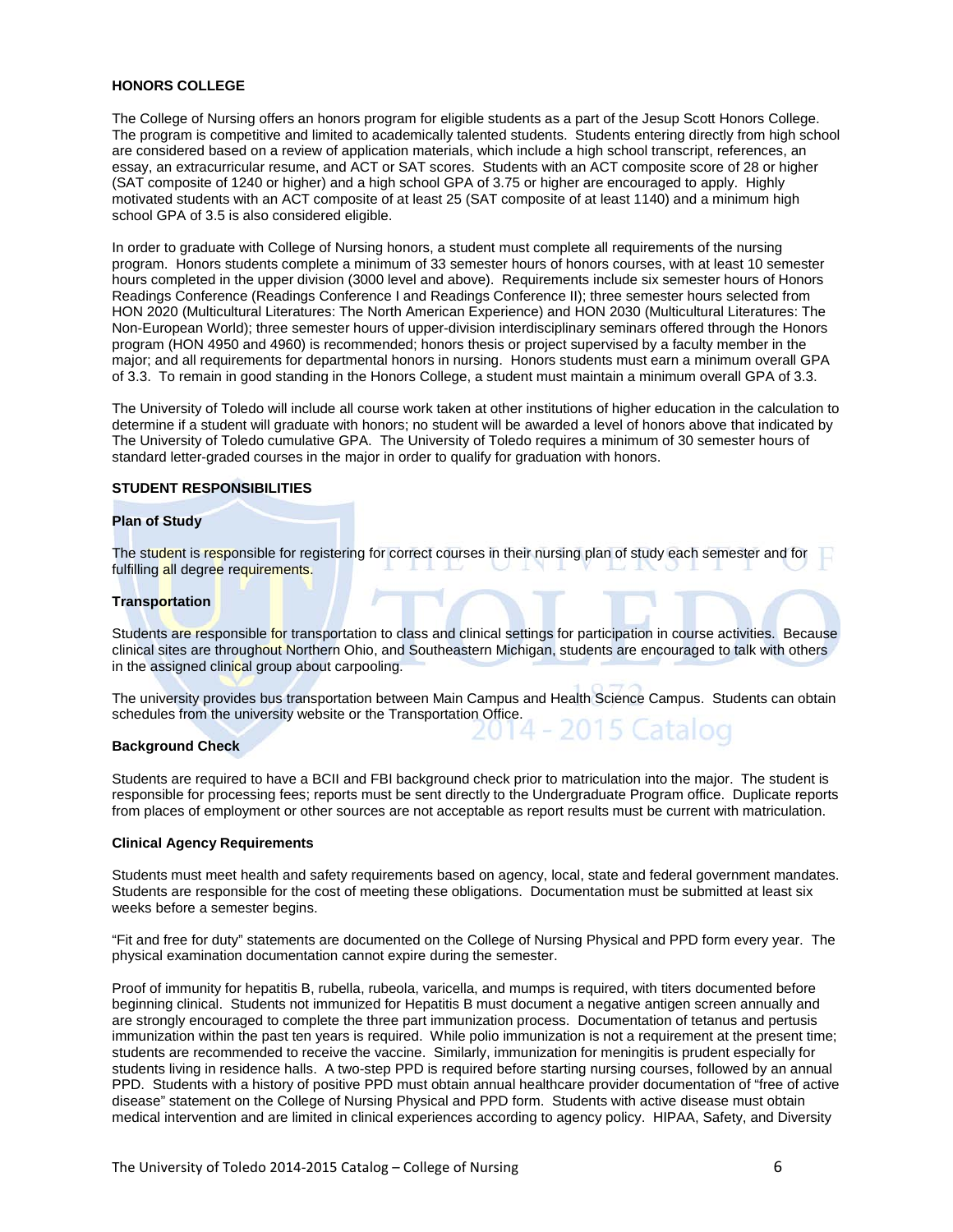training are required by the College of Nursing before clinical begins, along with an annual review of regulations and updates. Other vaccinations may be required as dictated by CDC guidelines.

Documentation of completion of American Heart Association Basic Life Support for Healthcare Providers is required before clinical starts. Training will include resuscitation of adults, children and infants; care of the stroke victim; and instruction in use of automated external defibrillators. Cards cannot expire during the semester.

Students are expected to maintain healthcare insurance, either through a family, individual or college policy. If a student does not have proof of personal health insurance, the cost of University Group Insurance will be incurred each semester according to university policy.

Clinical agencies have the right to deny a student access to the facility when requirements are unmet. Students who fail to provide documentation of health, immunization, and BCLS by established deadlines may be administratively dismissed for the semester.

Students who experience exposure or injury or an emergency healthcare situation during clinical must follow agency protocol to obtain treatment at the agency if available, but are responsible for any costs incurred. Follow-up with university Student Health Services is required.

Students who experience acute illness or injury must provide the College of Nursing with healthcare provider documentation of release to return to class and clinical. Students experiencing pregnancy must provide healthcare provider of approval to continue in clinical; clearance to return to clinical is submitted before restarting clinical activity.

# **ACADEMIC POLICIES**

*Refer to the University Undergraduate Academic Policies that apply to all students. In case of conflicting policies, the stricter policies will apply.*

#### **Academic Misconduct**

Nursing students are expected to maintain high standards of behavior. Cheating, Iving, stealing, failure to report, unauthorized replication of tests, and plagiarism are not tolerated and lead to dismissal from the program. Nonadherence to testing policies and procedures results in a grade of zero for the test and possible course failure. Dismissal from the College of Nursing occurs with major violation of academic standards. See the Undergraduate Student Handbook for discussion of academic misconduct.

#### **Academic Advising**

Academic advising for new, transfer and continuing students is available on the Main Campus. While ultimate responsibility for educational decisions rests with the student, advisers can assist the student to identify alternatives and potential consequences; help select courses to meet University core and college requirements; and facilitate student evaluation of academic progress.

#### **Transcripts and Degree Audit Reports**

A transcript is a chronological list of academic courses that includes all courses attempted and grades earned. The transcript does not indicate how specific courses apply to University and College of Nursing requirements. Developmental and technical courses are not counted toward minimum credits for degrees, but may appear on transcripts. The Degree Audit in Banner details all requirements applicable to a student's academic program and identifies requirements remaining when all registered courses are completed. Students access the transcript and Banner through myUT portal.

Official transcripts for all post high school study must be provided by the student before matriculation into the College of Nursing. Transcripts will be reviewed, with degree and courses accepted for transfer posted to the student's academic record. Students who do not provide official transcripts cannot register in for nursing courses. Official transcripts are provided directly to The University of Toledo from the issuing institution; "issued to student" transcripts are not considered as official transcripts.

## **Sequence of Courses**

There is a prescribed sequence of courses for each program. Developmental courses may be required on the basis of placement testing and/or high school deficiencies. Students should meet with a nursing advisor to review program requirements to ensure completion in the appropriate sequence. Student use of Banner to track progress is highly recommended. All requirements must be fulfilled as specified in the catalog for the year in which the student begins nursing courses.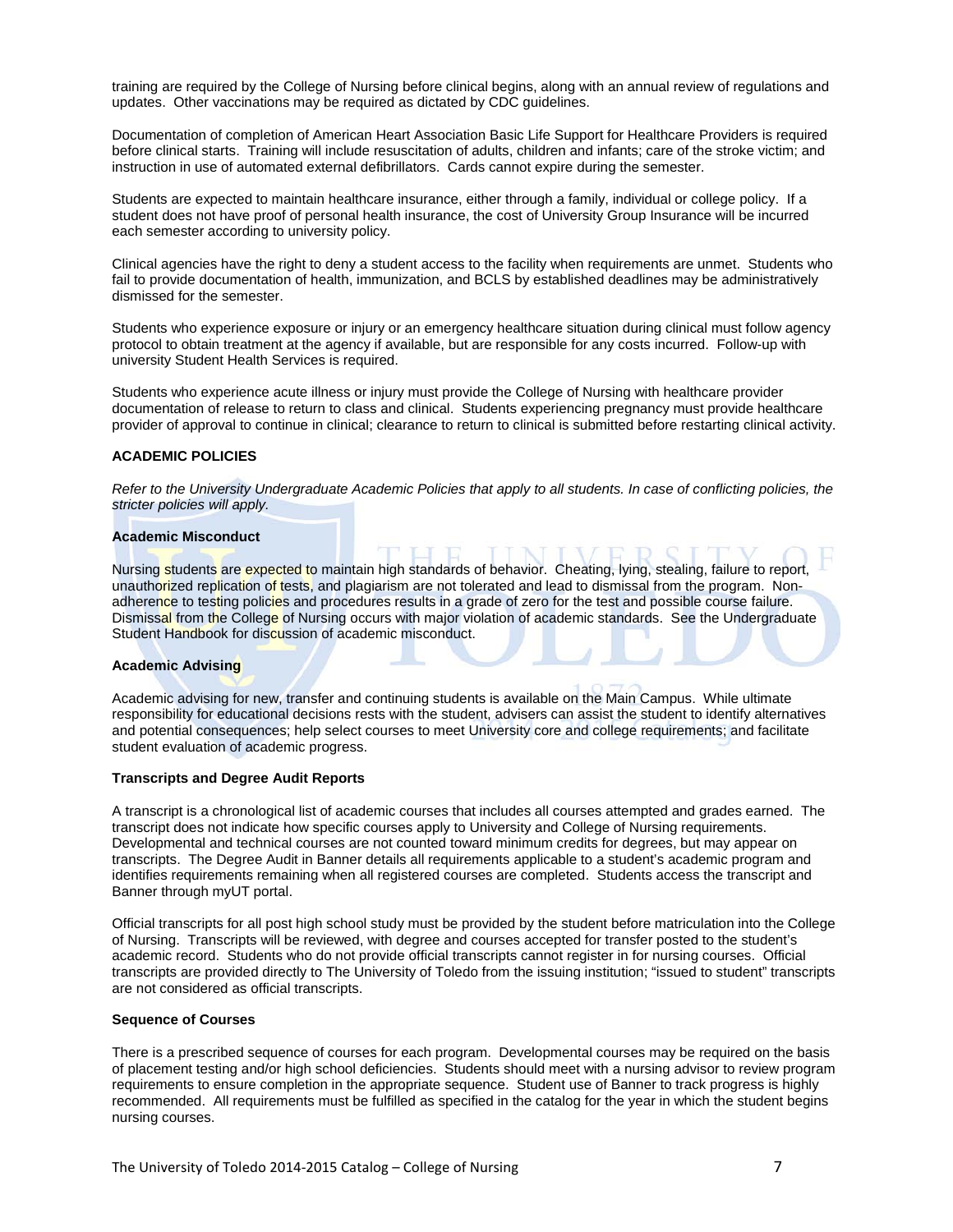# **Plan of Study**

Students consult with the Nursing Advisor to develop a plan of study for program completion. BSN students follow the required sequence of courses as stated in this catalog. RN-BSN student enrollment is on a full-time or part-time basis, with one or more courses each semester. A plan of study is developed in consultation with the Nursing Advisor, with a signed copy submitted to the College of Nursing Undergraduate Program office. Plan of study changes must be submitted in writing at least eight weeks prior to start of the semester.

# **GPA Recalculation for Repeated Courses**

Application to the major will include the higher education cumulative GPA without benefit of grade deletion. This means that your GPA will include the first grade earned for the course as well as the grade you earned for a repeated course.

## **Withdraw, Drop and Not Reported Grade Policy**

Risk for loss of financial aid may occur with excessive hours of W, DR and NR grades. Students who transfer into the College of Nursing from another college at The University of Toledo retain the number of W, DR and NR grades accumulated in previous work. Failing grades as a result of academic dishonesty will remain in the student academic record.

## **Academic Grievance Policy**

Students wishing to grieve an action are advised to meet with the faculty member promptly to discuss the concern. If resolution is not achieved, the student meets with the course coordinator or Baccalaureate Program Director. When resolution is not attained or mutual understanding of the issue or action is not reached; the student may file a grievance following the College of Nursing Grievance Procedure published in the Student Handbook and College of Nursing website.

# **Professional Licensure**

Application to be a registered nurse is a separate procedure based on the state of initial licensure. The College of Nursing will assist students with application for licensure in Ohio; a verification of program completion is provided directly to the Ohio Board of Nursing after the university has cleared the student as having met all degree requirements. Students licensing out-of-state are advised to consult with the appropriate Board of Nursing; as a general rule an official university transcript is required along with the Dean of the College of Nursing's validation of program completion. Licensure requirements include a background check and passing the NCLEX-RN examination.

# **PROGRAM REQUIREMENTS**



HE UNIVERS

#### **Degree Requirements**

The College of Nursing (CON) reserves the right to change any provision, regulation and requirement. Changes will be publicized through appropriate channels. These changes will be binding on the date they are approved by faculty action. Courses taken at other nursing programs may not substitute for professional courses. Only students admitted to the nursing program are allowed to take NURS courses.

#### **Residency Requirement**

Students transferring from other institutions must earn at least 30 hours of credit at The University of Toledo; at least 30 of these must be in the nursing major. Full-time students must take the last semester, and part-time students the last 12 hours, in residence, unless alternative arrangements have been made in advance with the Baccalaureate Program Director of the College of Nursing.

#### **Credit Hours**

Students must complete a minimum of 124 hours of course work that includes University core requirements and all required course work in the major. A minimum of 64 hours must be taken at the 2000 to 4000 level, and a minimum of 32 hours must be taken at the 3000 to 4000 level. Students are encouraged to use Banner to review remaining requirements and meet with the nursing adviser before every registration to assess progress toward completion of requirements. If a student completes basic and required courses in the major in fewer than 124 hours, the student must successfully complete elective courses to meet the total of 124 hours.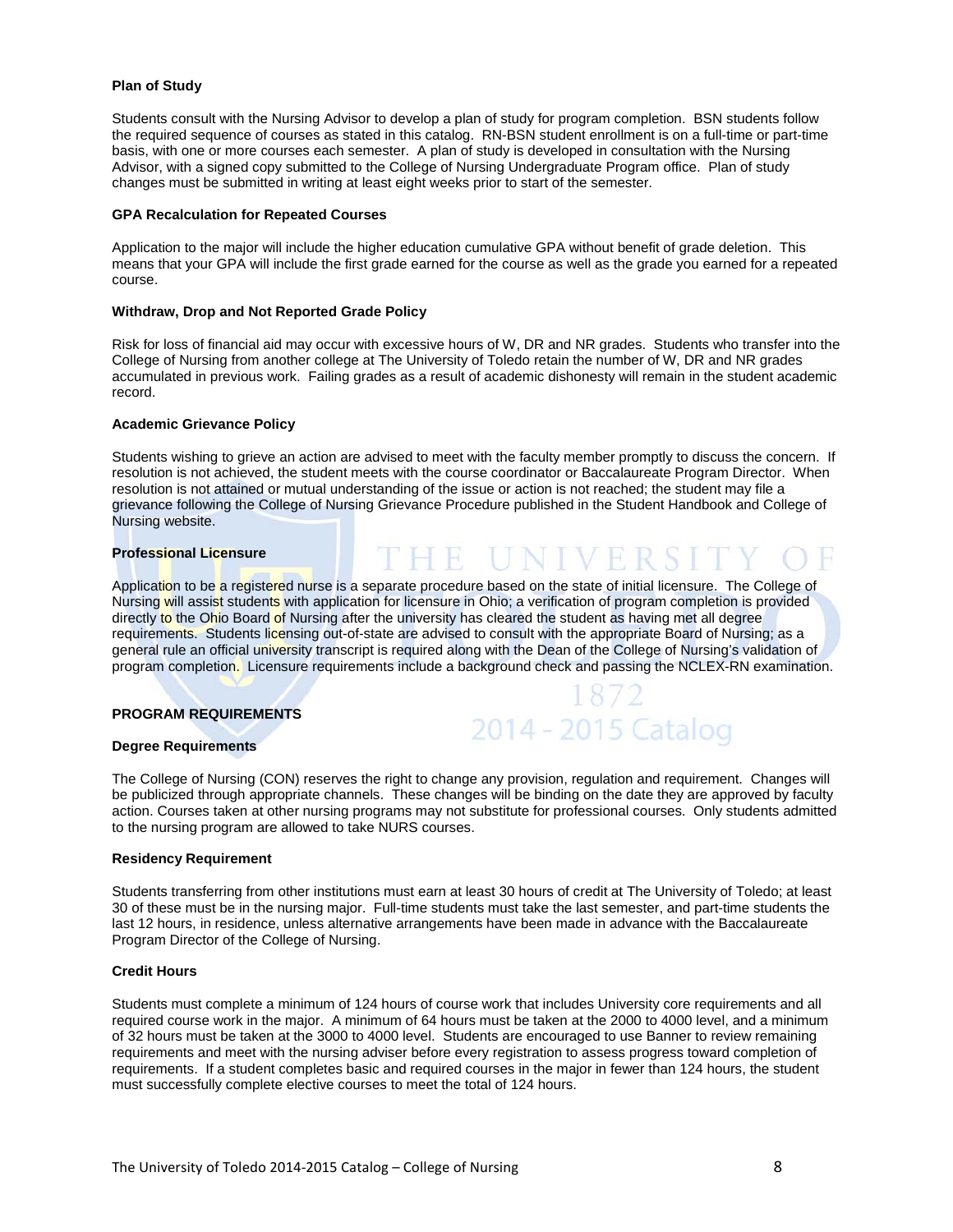## **Credit Restrictions**

Total earned hours shown on a student's transcript may not all be applicable to the minimum of 124 credits required for a degree. Students with entrance deficiencies in mathematics and required courses or choose to take developmental courses will need to complete additional hours. No more than two hours in physical education or recreation courses at the 1000 level will apply toward the degree. Students will not receive credit for repeated courses (taking the same course twice), whether taken at The University of Toledo or elsewhere. The college reserves the right to deny credit for any course (including SKLS courses) and blanket technical credit not applicable to the nursing program.

# **University Core Curriculum Requirements**

Nursing students are required to complete the University core curriculum requirements that comprise the University Core Curriculum. The courses include English composition, humanities/fine arts, social sciences, natural sciences and mathematics, and multicultural studies. Students are placed into chemistry and mathematics courses by ACT scores or placement tests in those subjects; consult with the Nursing Advisor for specific details.

2월

#### **Orientation (NURS 1000)**

All first-year pre-nursing students must successfully pass NURS 1000.

# **PROGRAM REQUIREMENTS**

## **Baccalaureate Program Sample Plan:**

*First Semester* NURS 1000 Nursing Orientation (1) ENGL 1110 English Composition I (3) PSY 1010 Principles of Psychology (3) EEES 2150 Biodiversity (4) CHEM 1120 Chemistry for Health Sciences (4)

*Second Semester* ENGL 2950 Science and Technical Report Writing (3) KINE 2560 Anatomy and Physiology I (3) KINE 2460 Anatomy and Physiology I Lab (1) HEAL 1800 Medical Terminology (3) MATH 1180 Mathematics for Liberal Arts (3) Elective (3)

#### *Third Semester*

PSY 2510 Lifespan Developmental Psychology (3) HEAL 4700 Nutritional Science (3) KINE 2570 Anatomy and Physiology II (3) KINE 2470 Anatomy and Physiology II Lab (1) KINE 2590 Microbiology and Infectious Disease (3) MATH 2600 Introduction to Statistics (3)

*Fourth Semester* PHIL 3370 Medical Ethics (3) Diversity of US Culture (3) Non-Western Diversity (3) Humanities/Fine Arts Core Course (3+3) Social Science Core Course (3)

*Fifth Semester* NURS 3010 Nursing Agency 1 (3) NURS 3110 Nursing Agency 2 (3) NURS 3210 Nursing Agency 3 (3) NURS 3170 Concepts in Pathophysiology (3) NURS 4950 Nursing Research (3)

*Sixth Semester* NURS 3120 Adult Health Nursing (7) NURS 3630 Mental Health Nursing (5) NURS 3180 Concepts in Pharmacology (3) 2014 - 2015 Catalog

**NIVERSI**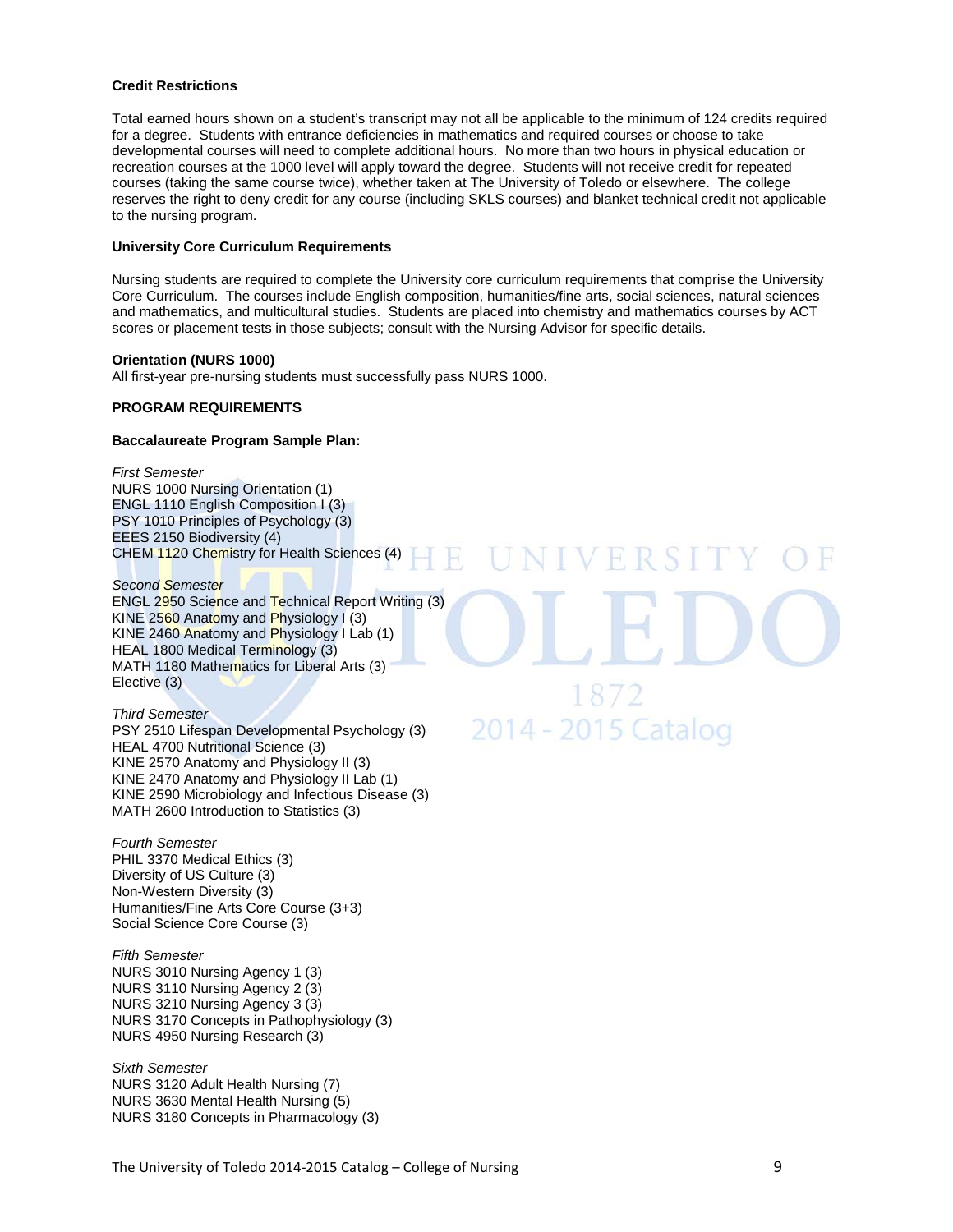*Seventh Semester* NURS 4030 Adult Health Nursing 2 (7) NURS 3620 Women's Health Nursing (5) NURS 4020 Leadership & Management in Nursing (3)

*Eighth Semester* NURS 3640 Parent-Child Nursing (5) NURS 4010 Community Health Nursing (5) NURS 3130 Gerontology (3) NURS 4250 Nursing Competency Prep (2)

**RN-BSN Program**

NURS 4230 Applied Health Assessment (3) NURS 4220 Applied Nursing Research (3) NURS 4210 Applied Pathophysiology and Pharmacology (4) NURS 4180 Theoretical and Professional Foundations of Nursing (4) NURS 4190 Interpersonal Strategies in Care of Older Adults (6) NURS 4120 Nursing Leadership and Management (5) NURS 4200 Population Focused Care (5)

# **Electives**

The College of Nursing offers electives for students in the major based on faculty and clinical availability.

# **COLLEGE OF NURSING FACULTY**